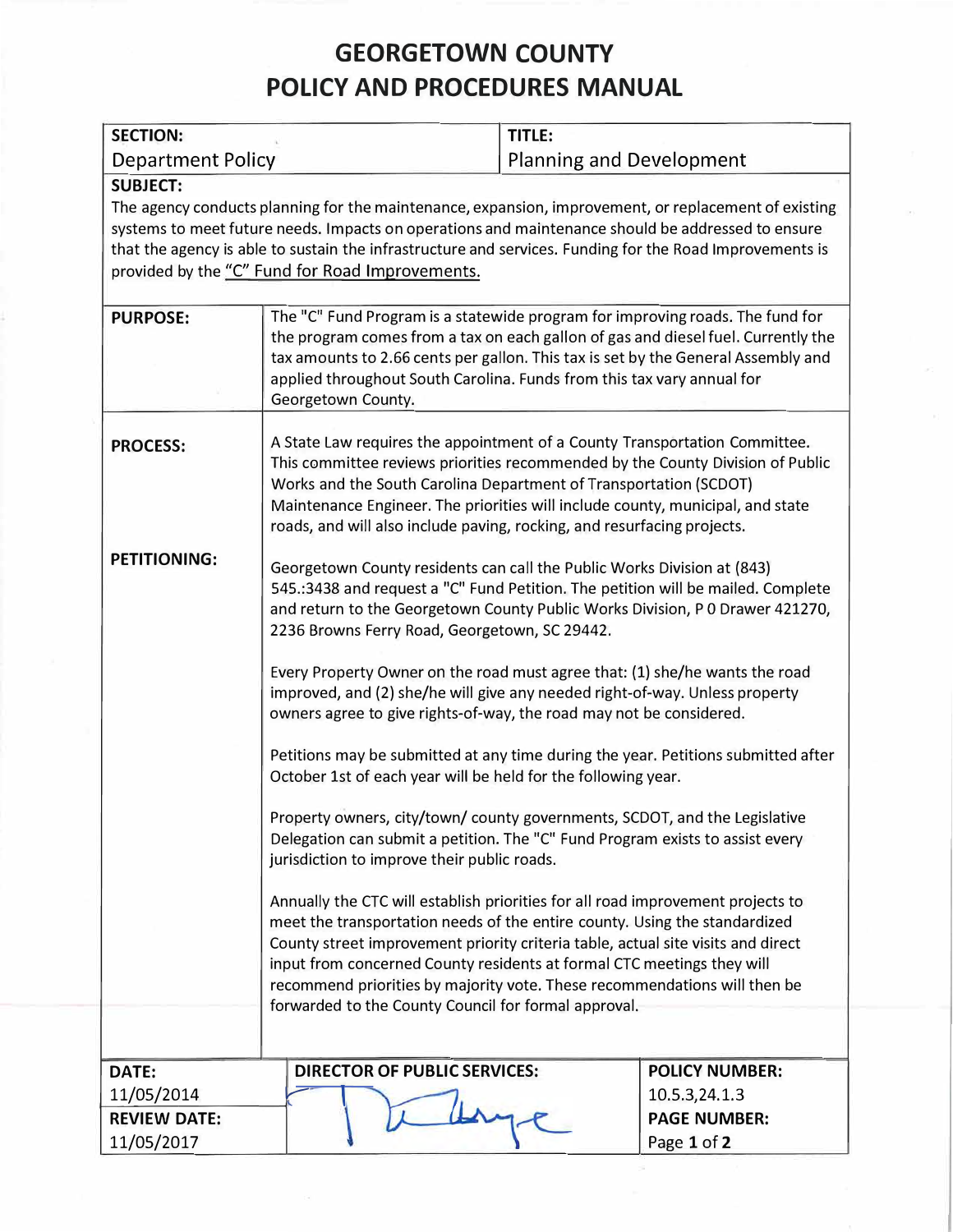| <b>PETITIONING</b><br>(CONT):      | Steps:<br>(1) Obtain the signatures of all property owners and return the petition to the<br>Georgetown County Public Works division before October 1st.<br>(2) The staff will examine the history of the road, count homes, do a traffic count,<br>and school bus routing information to analyze the road use.<br>(3) This information will be submitted annually to the County Transportation<br>Committee to be prioritized.<br>(4) The CTC will select roads/projects to fund based on prioritization and available<br>funding. |
|------------------------------------|-------------------------------------------------------------------------------------------------------------------------------------------------------------------------------------------------------------------------------------------------------------------------------------------------------------------------------------------------------------------------------------------------------------------------------------------------------------------------------------------------------------------------------------|
|                                    | (5) Priority list will be submitted to County Council for final approval.                                                                                                                                                                                                                                                                                                                                                                                                                                                           |
| <b>SPECIAL</b><br><b>PROJECTS:</b> | At any time during the year, Public Services Department can call a special CTC<br>meeting to present a special project. Special projects include road paving, rocking,<br>major repair beyond general maintenance or other project associated with<br>improving transportation that the County deems a priority. The CTC will review<br>the recommend projects by majority vote and send recommendations to County<br>Council for approval.                                                                                         |
| <b>COUNTY</b><br><b>COUNCIL:</b>   | Whenever CTC sends recommendations to County Council, they are presented at<br>a formal meeting at which the improvement projects will be reviewed, modified if<br>required, and approved by majority vote. This will constitute PWD authority to<br>execute the prioritized road improvements.                                                                                                                                                                                                                                     |
| <b>CRITERIA:</b>                   | Road to be considered must be a public road, publicly maintained by the state,<br>County, or a city. It must connect to an existing publicly maintained road, and<br>Finally, the road should not possess any unusual features that could cause<br>construction to be abnormal.                                                                                                                                                                                                                                                     |
|                                    |                                                                                                                                                                                                                                                                                                                                                                                                                                                                                                                                     |
|                                    |                                                                                                                                                                                                                                                                                                                                                                                                                                                                                                                                     |
|                                    |                                                                                                                                                                                                                                                                                                                                                                                                                                                                                                                                     |
|                                    |                                                                                                                                                                                                                                                                                                                                                                                                                                                                                                                                     |
|                                    |                                                                                                                                                                                                                                                                                                                                                                                                                                                                                                                                     |
|                                    |                                                                                                                                                                                                                                                                                                                                                                                                                                                                                                                                     |
|                                    |                                                                                                                                                                                                                                                                                                                                                                                                                                                                                                                                     |
|                                    |                                                                                                                                                                                                                                                                                                                                                                                                                                                                                                                                     |
|                                    |                                                                                                                                                                                                                                                                                                                                                                                                                                                                                                                                     |

| <b>DATE:</b>        | <b>DIRECTOR OF PUBLIC SERVICES:</b> | <b>POLICY NUMBER:</b>    |
|---------------------|-------------------------------------|--------------------------|
| 11/05/2014          |                                     | 10.5.3,24.1.3            |
| <b>REVIEW DATE:</b> |                                     | <b>PAGE NUMBER: Page</b> |
| 11/05/2017          |                                     | $2$ of 2                 |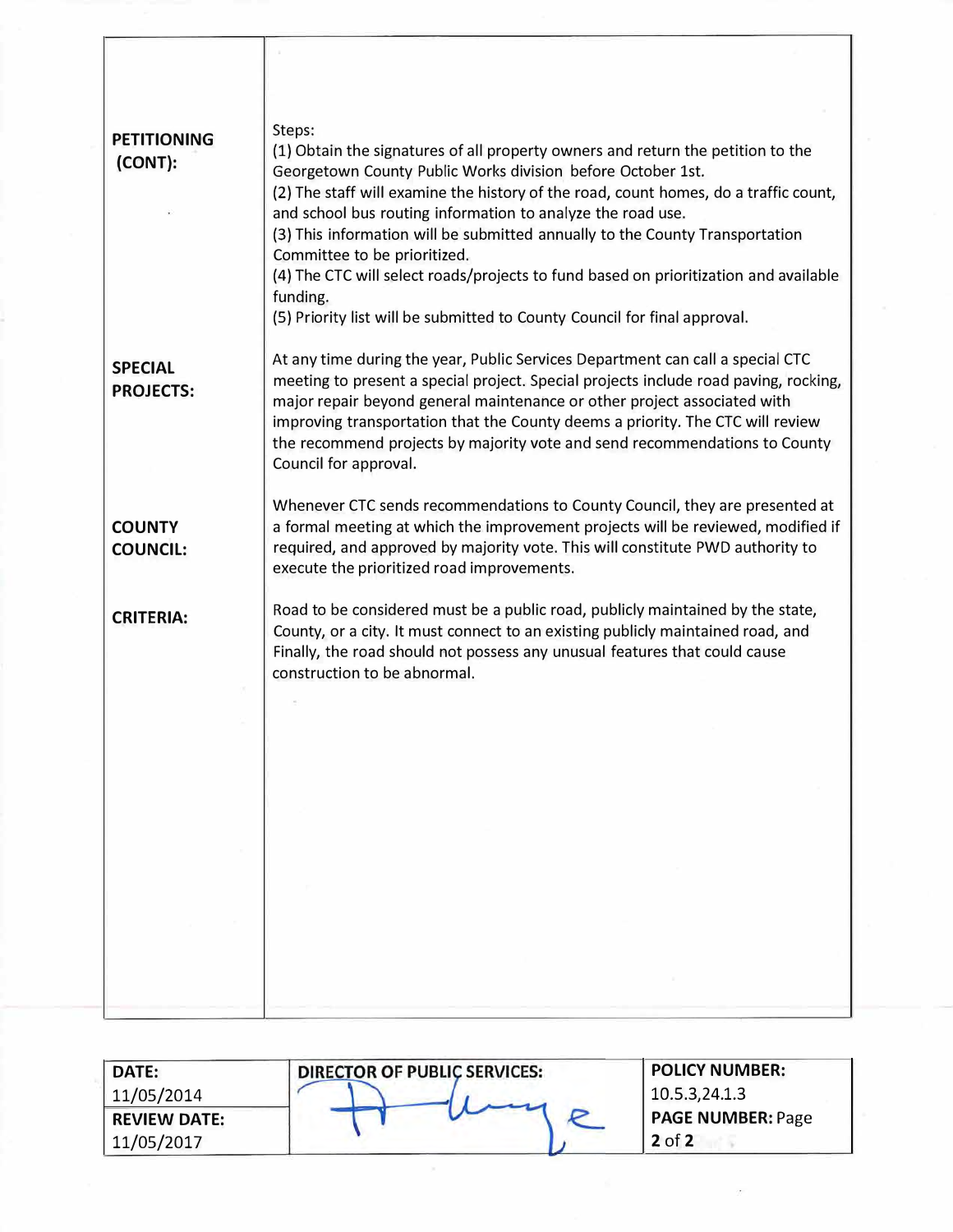# **REQUEST FOR PROGRAMMING**

C Program Administration

| COUNTY:                                                                             | <b>CONGRESSIONAL DISTRICT:</b>                                            |
|-------------------------------------------------------------------------------------|---------------------------------------------------------------------------|
| LOCAL PAVING (OFF SYSTEM)                                                           | STATE ROAD PROJECT (ON SYSTEM)                                            |
| <b>MATCH PROGRAM</b>                                                                | SCDOT DIRECT LABOR PROJECT                                                |
| <b>REVISION TO CURRENT C PCN:</b>                                                   |                                                                           |
|                                                                                     | <b>PROJECT INFORMATION SECTION</b>                                        |
| DESCRIPTION OF REQUESTED INFORMATION:                                               |                                                                           |
| INITIAL ESTIMATED COST OF PROJECT:                                                  |                                                                           |
| COMPLETE IF APPLICABLE TO PROJECT                                                   |                                                                           |
| <b>BEGINNING POINT:</b>                                                             | <b>ENDING POINT:</b>                                                      |
| <b>TOTAL MILEAGE:</b>                                                               | MILE(S)                                                                   |
| TYPE OF CONSTRUCTION:                                                               | NEW CONSTRUCTION   RESURFACING<br><b>OTHER</b>                            |
|                                                                                     | <b>LOCATION MAP MUST BE ATTACHED</b>                                      |
|                                                                                     | PLEASE GIVE FOLLOWING INFORMATION IF WORK PERFORMED BY OTHERS THAN SCDOT: |
| NAME OF GOVERNMENT ENTITY:                                                          |                                                                           |
| <b>CONTACT PERSON:</b>                                                              | <b>CONTACT PHONE:</b>                                                     |
| TITLE OF CONTACT PERSON:                                                            |                                                                           |
|                                                                                     |                                                                           |
| <b>ADDRESS:</b>                                                                     |                                                                           |
|                                                                                     |                                                                           |
|                                                                                     | SOUTH CAROLINA ZIP CODE:                                                  |
|                                                                                     |                                                                           |
| AUTHORIZED BY: AUTHORIZED BY:                                                       | DATE<br>CHAIRMAN, COUNTY TRANSPORTATION COMMITTEE                         |
|                                                                                     | FOR SCDOT INTERNAL USE ONLY                                               |
| CITY / TOWN:<br><b>SCDOT DISTRICT:</b><br>PLANNED PROJECT # IN P2S: CONTACT NUMBER: | <b>SCDOT CONTACT PERSON:</b>                                              |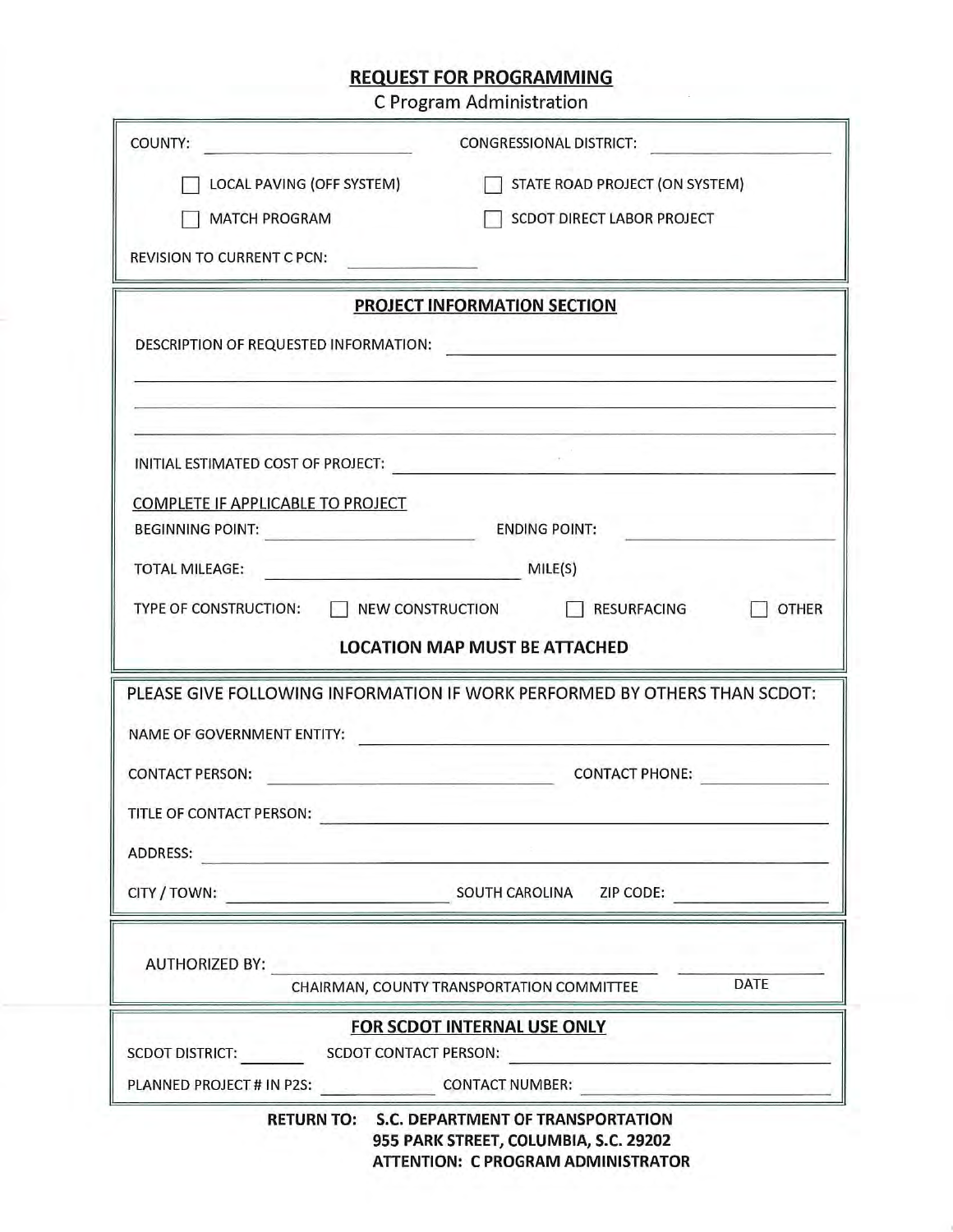Index 3.3 CTC Petition Form

## (STATE OF SOUTH CAROLINA)

#### **PETITION**

## (COUNTY OF GEORGETOWN)

We, the undersigned residents and property owners, living on In Georgetown County, hereby request (name of road for improvement)

Georgetown County to evaluate the referenced road for improvement, which is approximately \_\_\_\_\_\_\_\_\_\_ mile(s) long. We hereby certify that

(# of houses on the road)

separate dwelling units have entrances off of this roadway and that school buses [DO] or [DO NOT] use this roadway.

We understand that the County will each year rank according to an approved formula all roads with valid petitions for improvement and those roads with the highest ranking will be recommended for improvement. The recommended list will be based on anticipated funding levels.

Every property owner on the road must agree that (1) he/she wants the road improved, and (2) that he/she gives any needed right-of-way. Unless every property owner agrees to | PAVING | or [ ROCKING ] and giving rights-of-way, the road may not be considered.

| <b>NAME</b>                                                       | <b>ADDRESS</b>                                                              | TELEPHONE # | <b>DATE</b>                             |
|-------------------------------------------------------------------|-----------------------------------------------------------------------------|-------------|-----------------------------------------|
|                                                                   |                                                                             |             |                                         |
| till i krigvenment avere till harmmod et altill i terministerade. |                                                                             |             |                                         |
|                                                                   |                                                                             |             |                                         |
|                                                                   |                                                                             |             |                                         |
|                                                                   | minumments automaniated Managemanida                                        |             |                                         |
|                                                                   |                                                                             |             | <b>PERMIT PRODUCT AND INVESTIGATION</b> |
|                                                                   |                                                                             |             | <b>THE REAL PROPERTY</b>                |
|                                                                   |                                                                             |             |                                         |
|                                                                   |                                                                             |             |                                         |
|                                                                   |                                                                             |             |                                         |
|                                                                   | TV Reservements the contract of the second                                  |             |                                         |
|                                                                   |                                                                             |             |                                         |
|                                                                   | man menta meleoretik ketiterigaturung kapal pada tahun 1992 pada 200 daerah |             |                                         |
|                                                                   | Return Petition To:                                                         |             |                                         |
|                                                                   | <b>Georgetown County</b>                                                    |             |                                         |
|                                                                   | Department of Public Services                                               |             |                                         |
|                                                                   | P. O. Box 421270                                                            |             |                                         |
|                                                                   | Georgetown, SC 29442-1270                                                   |             |                                         |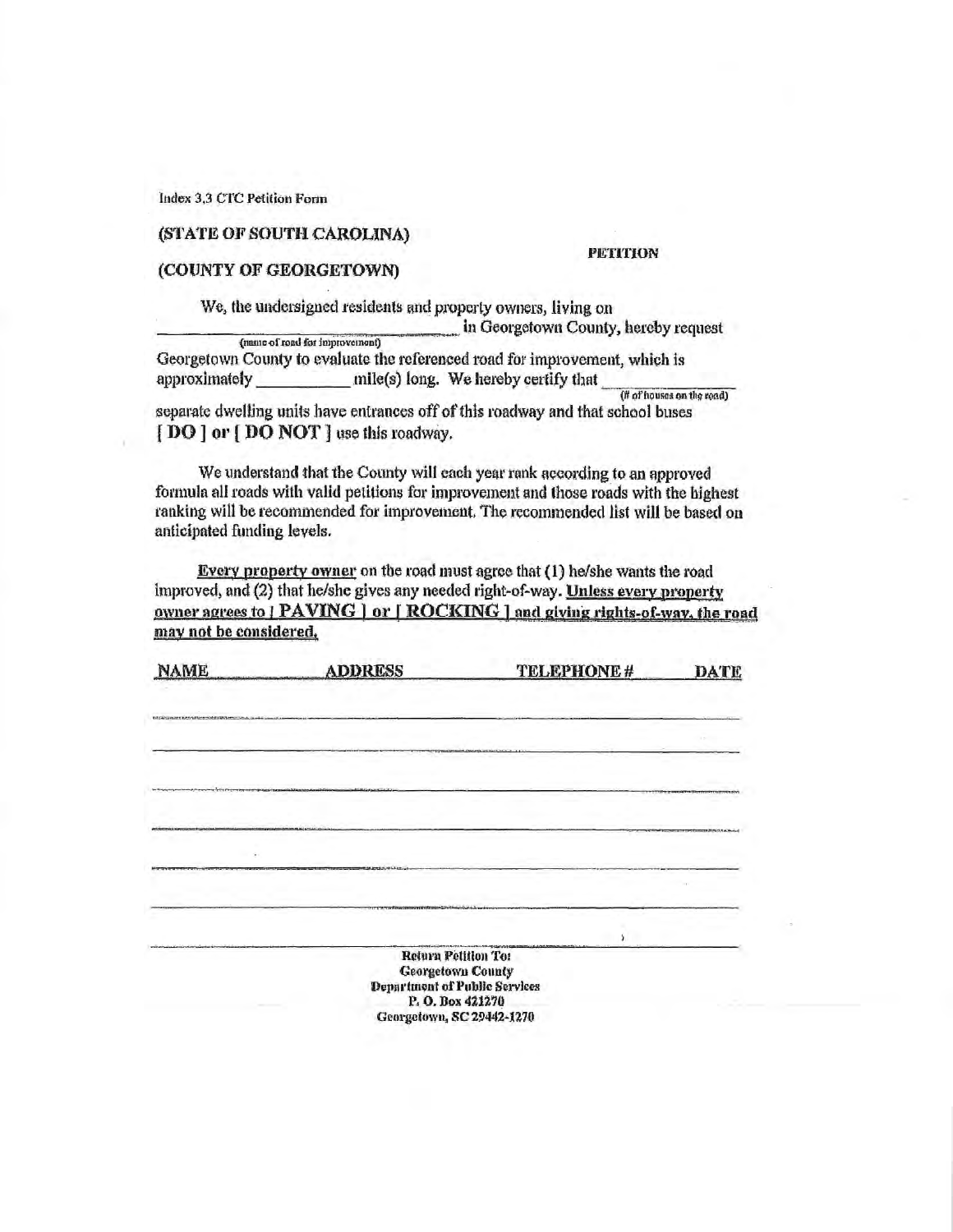Index 3.3 CTC Petition Form

 $\overline{1}$  ,  $\overline{1}$ 

 $\sim 100$ 

**Contract** 

[Additional space provided on the reserve side]

| NAME                   | <b>ADDRESS</b>        |                  |        |
|------------------------|-----------------------|------------------|--------|
|                        |                       | <b>TELEPHONE</b> | # DATE |
|                        |                       |                  |        |
|                        |                       |                  |        |
|                        |                       |                  |        |
|                        |                       |                  |        |
|                        |                       | *******          |        |
|                        |                       |                  |        |
|                        |                       |                  |        |
|                        |                       |                  |        |
| <b>NACIMAL</b> USACHAL |                       |                  |        |
|                        |                       |                  |        |
|                        |                       |                  |        |
|                        |                       |                  |        |
|                        | $\sim$                |                  | ÷      |
|                        |                       |                  |        |
|                        |                       |                  |        |
|                        |                       |                  |        |
|                        |                       |                  |        |
|                        |                       |                  |        |
|                        |                       |                  |        |
|                        |                       |                  |        |
| <b>TERRITOR</b>        |                       | ÷.               |        |
|                        |                       |                  |        |
|                        |                       |                  |        |
|                        |                       |                  |        |
|                        |                       |                  |        |
|                        |                       |                  |        |
|                        |                       |                  |        |
| $\rightarrow$          |                       |                  |        |
|                        |                       |                  |        |
|                        | ٠                     |                  | renna  |
|                        |                       |                  |        |
|                        | x<br>$\sim$ 4 $\cdot$ |                  |        |
|                        |                       |                  |        |
|                        |                       |                  |        |
|                        | $\sim$                |                  |        |
|                        |                       | $\sim 10^{-1}$   |        |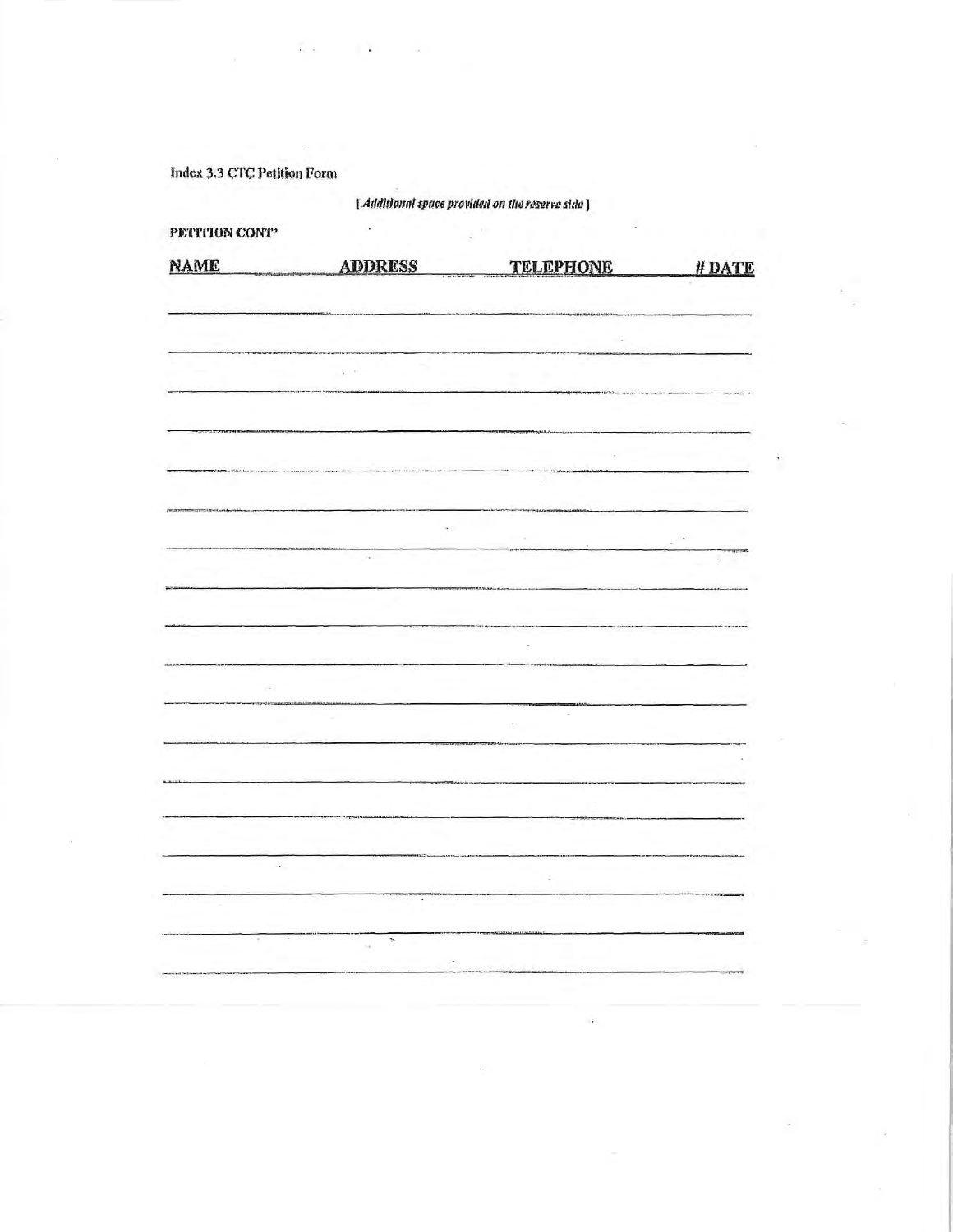### **KEY TO TABLE** AND METHODOLOGY

S - Source of Request  $P - Petition$ G-Government  $L - Letter$ O - Old Request Made to Delegation

Y - Year Request Filed

## STREET IMPROVEMENT CRITERIA

1 Length in Miles:

 $0.0 - 0.5$  mi.  $\{5$  pts.  $0.5 - 1.0$  mL  $3^{\sim}$  4 pts. >1.0 mi. \0 - 2 pts.

- 2 Street Classification: Arterial \ 7 - 10 pts. Collector  $\{4 - 6$  pts. Residential  $\setminus$  0 - 3 pts.
- 3 Maintenance Costs Per Mile: High  $\7 - 10$  pts. Medium  $\4 - 6$  pts. Low  $\ 0 - 3$  pts.
- 4 Residences Served Access:  $>20$  \ 7 -10 pts. 10-20\ 4-~6 pts.  $<$ 10 \ 0 - 3 pts.
- 5 Other Land Uses: Up to ten points may be applied if the road serves as access to nonresidential uses (e.g. church, recycle center, fire station) business, etc.)
- 6 Average Daily Traffic: ADT = 10(# of homes)  $>150$  \ 1-10 pts. 100 - 150  $\4 - 6$  pts. <100\O-3pts.
- $\overline{7}$ Bus Route: Up to five points may be applied if the road is utilized by a school bus.
- 8 Estimated Cost of improvements:

<\$20,000 \ 10,-15 pts.  $$20,000 - $40t000 \setminus 5 - 10$  pts.  $>$ \$40,000 \ 0 - 5 pts.

9 Width of Right-of-Way

 $\geq 50'$  \ 7 - 10 pts. 40' - 50' \4 -6 pts.  $<$ 40' \ 0 - 3 pts.